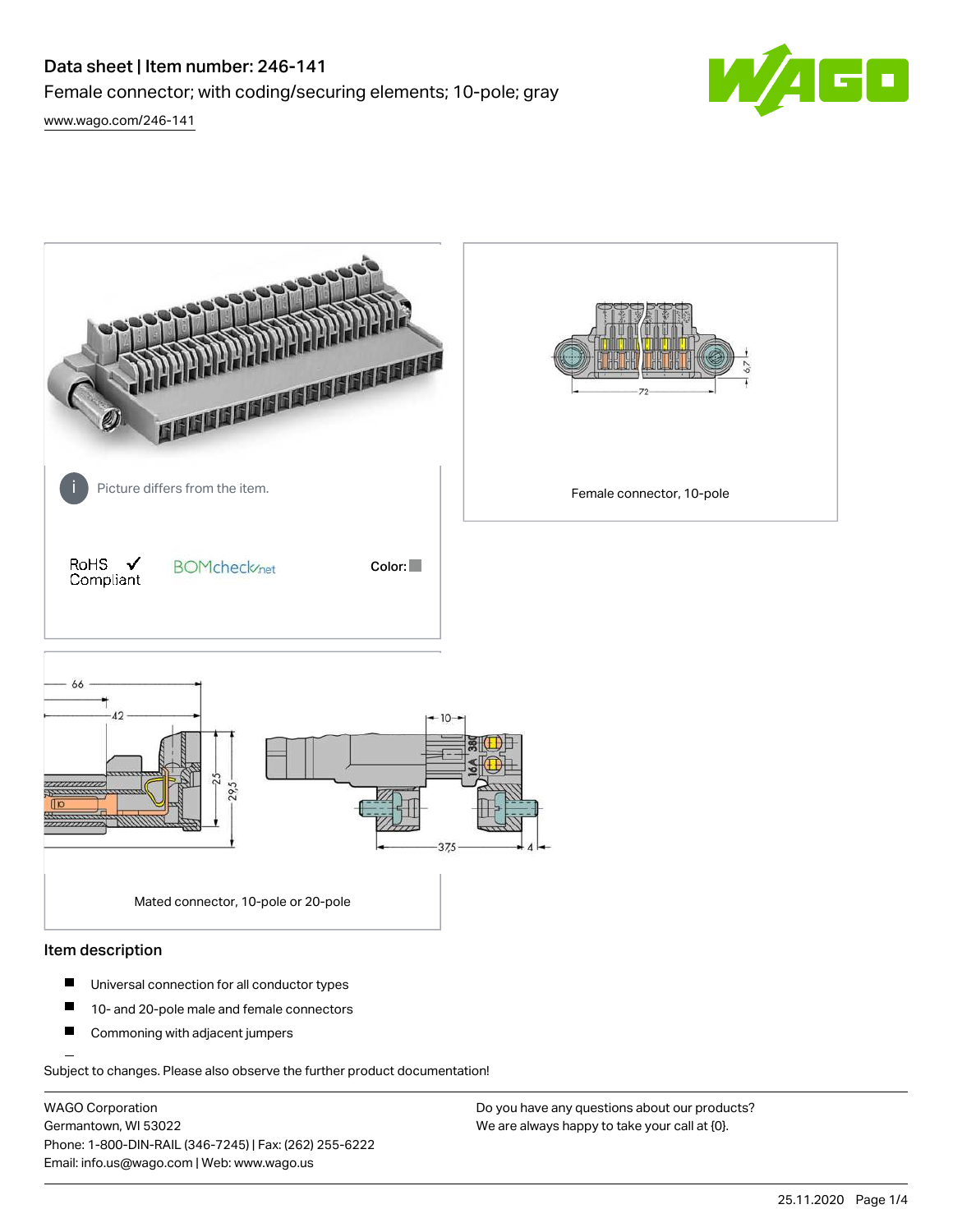

- Combined coding/securing elements prevent mismating and unintentional disconnection
- $\blacksquare$ For racks or panel-to-door wiring

# Data

# Electrical data

#### Ratings per IEC/EN 60664-1

| Ratings per                 | IEC/EN 60664-1                                                       |
|-----------------------------|----------------------------------------------------------------------|
| Rated voltage (III / 3)     | 500 V                                                                |
| Rated surge voltage (III/3) | 6 <sub>kV</sub>                                                      |
| Rated voltage (III/2)       | 630 V                                                                |
| Rated surge voltage (III/2) | 6 kV                                                                 |
| Nominal voltage (II/2)      | 1000V                                                                |
| Rated surge voltage (II/2)  | 6 <sub>kV</sub>                                                      |
| Rated current               | 16A                                                                  |
| Legend (ratings)            | (III / 2) $\triangleq$ Overvoltage category III / Pollution degree 2 |

### Ratings per UL 1059

| Approvals per                  | UL 1059 |
|--------------------------------|---------|
| Rated voltage UL (Use Group C) | 300 V   |
| Rated current UL (Use Group C) | 15 A    |
| Rated voltage UL (Use Group D) | 600 V   |
| Rated current UL (Use Group D) | 15 A    |

### Ratings per CSA

| Approvals per | CSA |
|---------------|-----|
|---------------|-----|

# Connection data

| Connection technology                             | CAGE CLAMP <sup>®</sup>                |
|---------------------------------------------------|----------------------------------------|
| Actuation type                                    | Operating tool                         |
| Solid conductor                                   | $0.082.5$ mm <sup>2</sup> / 28  14 AWG |
| Fine-stranded conductor                           | $0.082.5$ mm <sup>2</sup> / 28  14 AWG |
| Fine-stranded conductor; with insulated ferrule   | $0.251.5$ mm <sup>2</sup>              |
| Fine-stranded conductor; with uninsulated ferrule | $0.252.5$ mm <sup>2</sup>              |
| Strip length                                      | 810 mm / 0.31  0.39 inch               |
| Pole No.                                          | 10                                     |

Subject to changes. Please also observe the further product documentation!

| <b>WAGO Corporation</b>                                | Do you have any questions about our products? |
|--------------------------------------------------------|-----------------------------------------------|
| Germantown, WI 53022                                   | We are always happy to take your call at {0}. |
| Phone: 1-800-DIN-RAIL (346-7245)   Fax: (262) 255-6222 |                                               |
| Email: info.us@wago.com   Web: www.wago.us             |                                               |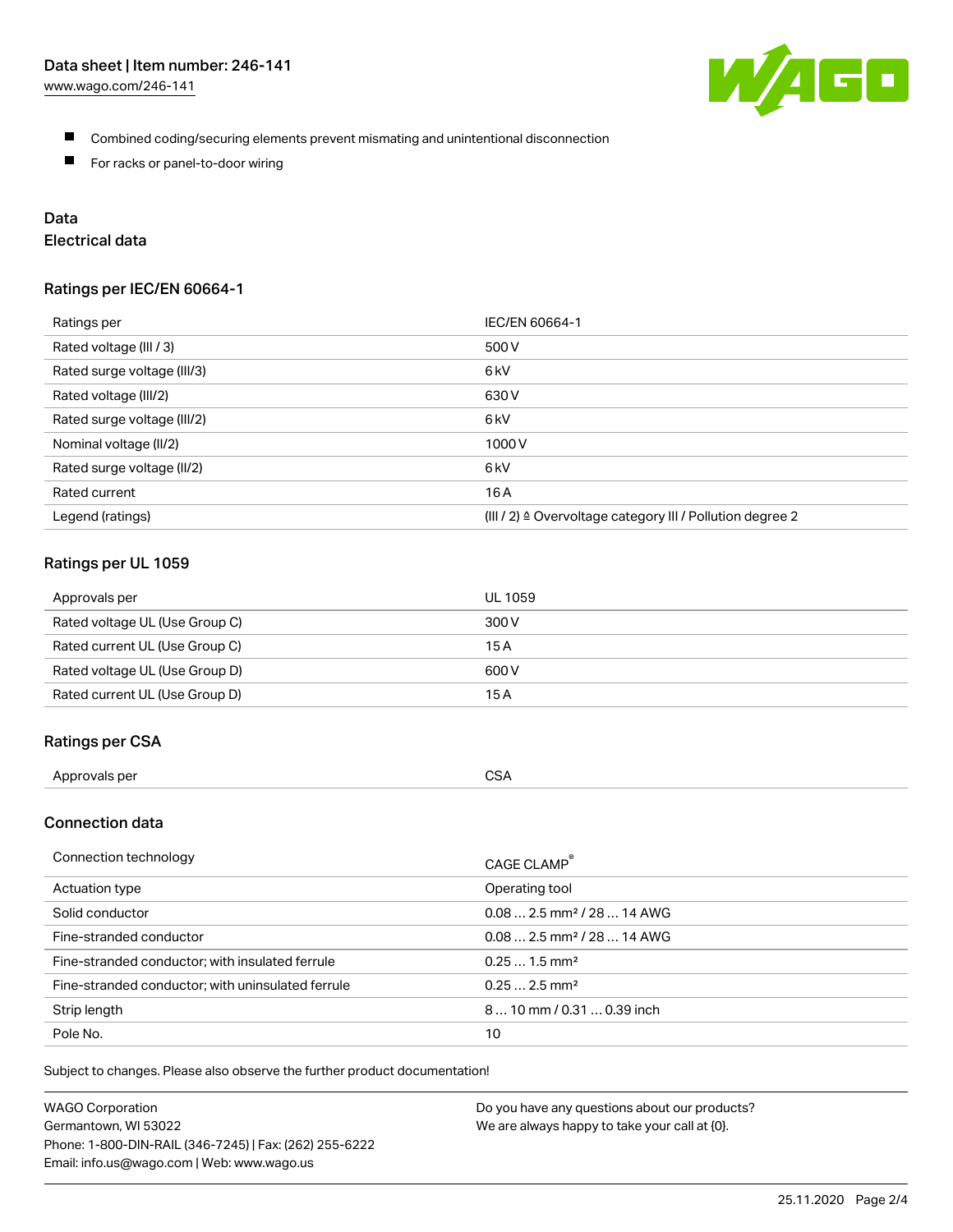[www.wago.com/246-141](http://www.wago.com/246-141)



| Total number of potentials |  |
|----------------------------|--|
| Number of connection types |  |
| Number of levels           |  |

### Physical data

| Width  | 72 mm / 2.835 inch |
|--------|--------------------|
| Height | 0.98 mm / 25 inch  |
| Depth  | 42 mm / 1.654 inch |

#### Plug-in connection

| Contact type (pluggable connector) | Female connector/socket |
|------------------------------------|-------------------------|
| Connector (connection type)        | for conductor           |

#### Material Data

| Color                       | gray                              |
|-----------------------------|-----------------------------------|
| Material group              |                                   |
| Insulation material         | Polyamide (PA66)                  |
| Flammability class per UL94 | V0                                |
| Clamping spring material    | Chrome nickel spring steel (CrNi) |
| Contact material            | Copper alloy                      |
| Contact plating             | tin-plated                        |
| Weight                      | 46.4g                             |

### Environmental Requirements

| Limit temperature range<br>the contract of the contract of the contract of the contract of the contract of the contract of the contract of | $. +65 °C$<br>-60 |
|--------------------------------------------------------------------------------------------------------------------------------------------|-------------------|
|--------------------------------------------------------------------------------------------------------------------------------------------|-------------------|

#### Commercial data

| Product Group         | 13 (Misc. Multi Conn. System) |
|-----------------------|-------------------------------|
| Packaging type        | <b>BOX</b>                    |
| Country of origin     | DE                            |
| <b>GTIN</b>           | 4044918552424                 |
| Customs tariff number | 85366990990                   |

## Approvals / Certificates

UL-Approvals

**Certificate** 

Subject to changes. Please also observe the further product documentation!

WAGO Corporation Germantown, WI 53022 Phone: 1-800-DIN-RAIL (346-7245) | Fax: (262) 255-6222 Email: info.us@wago.com | Web: www.wago.us

Do you have any questions about our products? We are always happy to take your call at {0}.